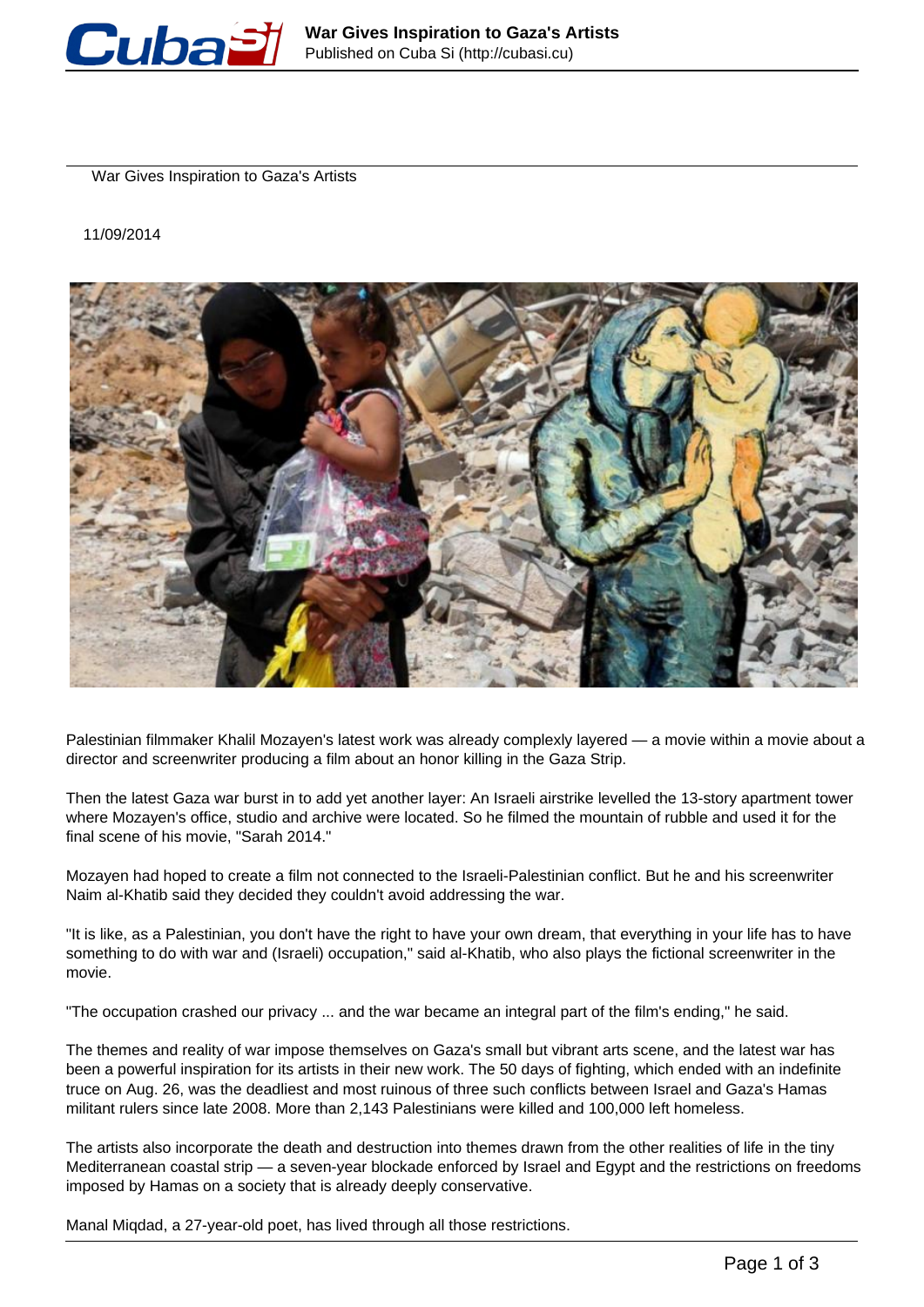

She wanted to study music, but there was no place to teach her that, so she joined the information technology department in the Hamas-run Islamic University, where a flowing robe and a headscarf are obligatory for women.

When she fell in love with a colleague and a fellow music buff, she could not be alone with him except on a handful of occasions. Once, plainclothes Hamas security men stopped the couple as they walked together, demanding to know if they were married or related.

After seeing each other for four years, his family prevented them from marrying. His mother, a native of Gaza, objected to her son marrying into a "refugee" family. Miqdad's family hails from the village of Hamamah, now in Israel, just outside Gaza.

Thrown into depression, Miqdad said she didn't leave her home for 243 days and attempted suicide twice. Her boyfriend eventually left Gaza.

"You cannot love in Gaza, it's a crime," she lamented.

She recalled how during the Hamas-Israel war in the winter of 2008-2009, her family fled their home and discovered when they returned that Hamas fighters had stayed in their house during their absence. The fighters left an apologetic note, saying they had taken some honey and eggs.

The house was undamaged except for one item: a piano the family had received as a gift only a month earlier. Miqdad has been playing it just before the family fled. Now the keyboard and strings were ripped apart.

"It was obvious who did that," she said. Miqdad didn't elaborate, but music is generally frowned on by hard-line Islamists.

The pain and frustration came out in poetry Miqdad wrote in the latest war. She posted it on social media during the fighting and it quickly spread as online volunteers translated it into English, French and, significantly, Hebrew.

She was so terrified by the bombardment that she hardly left home, cooped up in a hall between the bathroom and the kitchen that the family deemed the safest place.

"Security in Gaza is to look for the safest spot in a dangerous place," she bitterly mused in one of her poems.

"In Gaza, how many times must we die to convince life that we deserve one?" she wrote. "And how many miracles do we need to defend our dreams and dignity?"

During the war, painter Basel al-Maqosui wanted to show the world something beyond the death and destruction.

"People outside will look at the gruesome images of Gaza's dead and wounded for a day, maybe two, but not longer," he said. "I wanted to give the world something they can look at day after day for as long as the war lasted."

Al-Maqosui normally paints with oil on canvas, but he needed a quicker medium. There was also the question of how to deliver his work to an outside audience amid war and blockade.

The answer: Photo collage and social media.

The artist, a 42-year-old father of five, took advantage of the brief reprieves in the fighting to photograph some of the most devastated parts of Gaza. He then paired them with images of some of the world's most famous paintings by Monet, Cezanne and Picasso and posted them on social media.

His work, along with similar production by other artists, attracted much attention in Gaza and abroad.

Al-Maqosui and other artists are partners in Windows From Gaza, a cultural center used as an art gallery and for art courses for children — one of only a handful of galleries in the territory. He and others point to the challenges of being an artist under rule by Hamas.

They recall the suspension for three months in 2010 of a project to give children cameras to take photographs